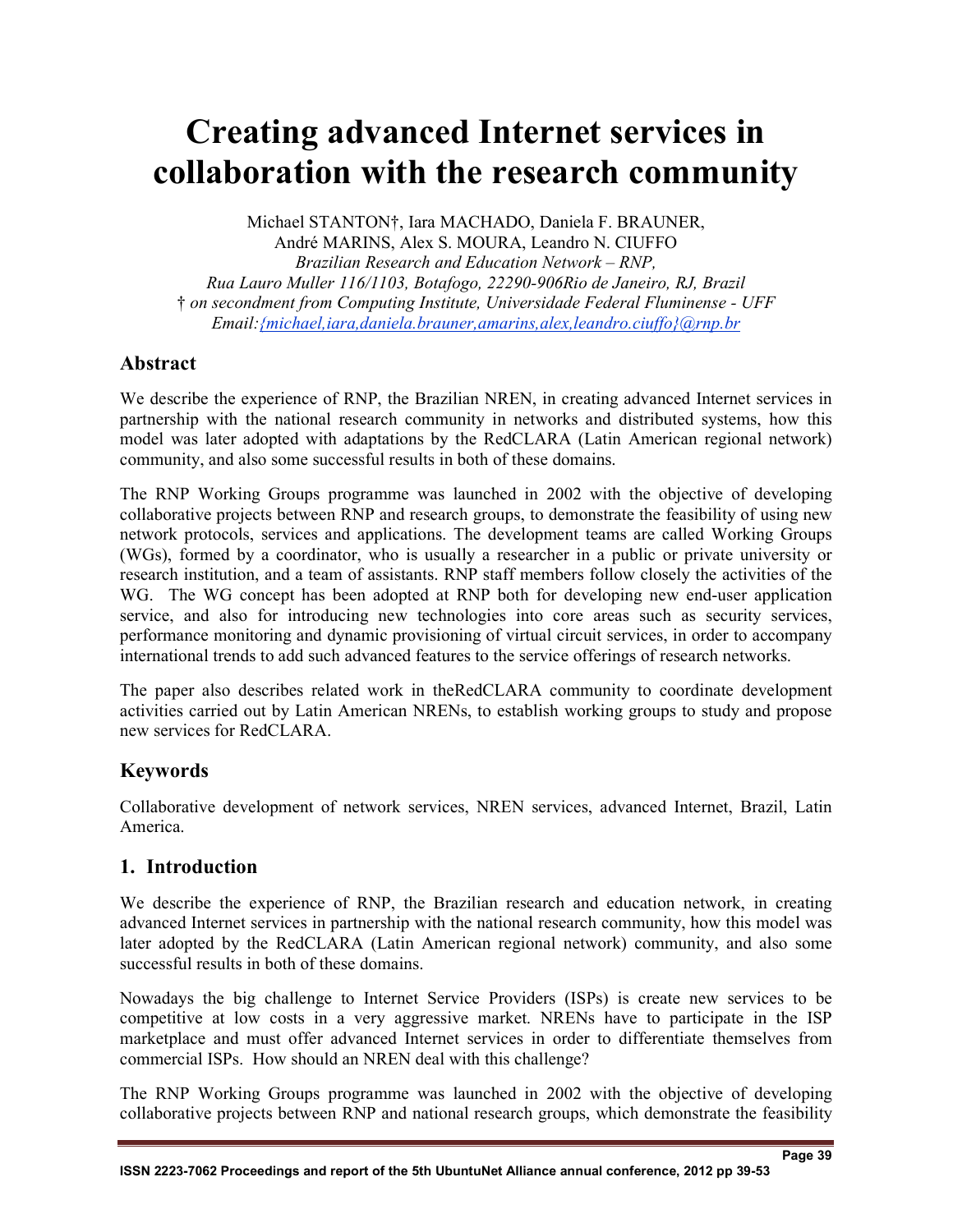of using new network protocols, services and applications. Projects are proposed by national research groups, in response to an open call for proposals published annually by RNP. The groups responsible for the selected proposals are called Working Groups (WG). Each WG designs and develops a pilot service, which is later evaluated and, if approved, will in the end be made available to RNP users. Each Working Group has a coordinator, who is usually a researcher in a public or private university or research institution, aided by a team of assistants. One or more RNP staff members interact closely with the activities of the WG. RNP client institutions also participate in these activities, providing user requirements and feedback to RNP about the service in development.

The WG concept has also been adopted at RNP for introducing new technologies into core areas such as security services, performance monitoring and dynamic provisioning of virtual circuit services, in order to accompany international trends to add such advanced features to the service offerings of research networks. At RNP such developments contribute to the Advanced Internet programme. In these cases, the theme of the working group is decided by RNP. However there are great similarities between these two manifestations of WGs. In both cases, research groups from the academic research community are the engines for the development of technology for RNP.

Since 2005 RedCLARA community created a programme to coordinate activities carried out by Latin America NRENs, to establish working groups to study and propose new services for RedCLARA. A second objective of this programme is to promote similar levels of knowledge and a similar portfolio of services in all NRENs connected to the RedCLARA network.

Some examples of services originated from WGs at RNP include: the Cafe Identity Federation, Fone@RNP (Internet telephony), ICPEdu (a Public Key Infrastructure), Video@RNP (video streaming), MonIPÊ(perfSonar performance measurement) and Cipó (dynamic circuit provisioning), and at RedCLARA: PITVoIP (Internet telephony interchange) and eduroam.

The remainder of this paper is structured as follows. In section 2, we describe the Working Groups Programme for developing new services and products at RNP, in response to open calls for proposals from the research community, and we present the results of this programme over more thn 10 years of operation. In section 3, we present the use of the Working Group concept for developing RNP's Advanced Internet programme. In section 4, we turn attention to similar activities in RedCLARA, which have used the term Working Group in a slightly different sense. The conclusions are presented in section 5.

## **2. The Working Groups Programme (WG-RNP)**

#### **2.1 Objectives and the research and development process**

As the Brazilian NREN, RNP is responsible for promoting the development of networks in Brazil, including the development of innovative applications and services, especially for the benefit of its user organisations, comprised almost entirely by research institutes and universities. In the departments of computer science, information technology and telecommunications of many of these user organisations there are research groups in areas related to networks,engineering and distributed systems (middleware).

As a way of promoting greater interaction between RNP activities and such research groups, and also continuous innovation of RNP products and services, the RNP Working Groups Programme (WG-RNP)was created in 2002 within the Research and Development directorate (DPD). WG-RNP aims to develop collaborative projects that can demonstrate the feasibility of using new protocols, services and network applications to meet the needs of users from educational and research institutions connected to the RNP network. Since then, this initiative has attracted, through an annual call for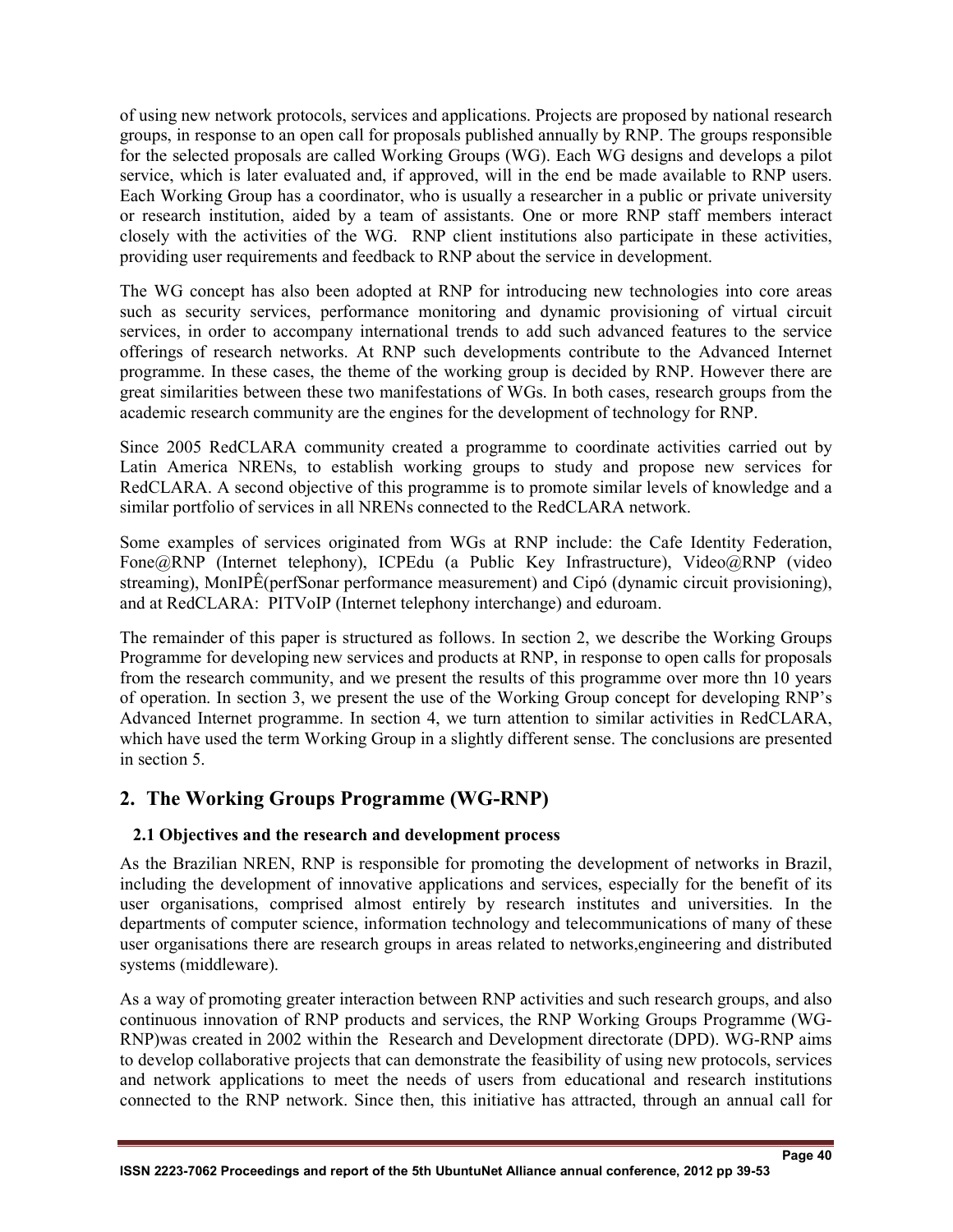proposals, the interest of research groups from all over Brazil, challenged to build innovative applications and tools. The proposals are examined by a selection committee with external representatives and the development teams for the selected proposals became Working Groups (WGs) at RNP.

The WGs receive funding to carry out their R&D activities, always closely monitored by staff members from DPD. This monitoring has proved to be an excellent way to promote interaction between RNP and the development teams, providing guidance and facilitating the delivery of results.

Each WG is coordinated by a researcher in public or private institution, and his/her team of assistants. RNP may appoint one or more of its staff to participate in WG activities. RNP partner institutions (other universities or companies) may also participate in the activities.

The WG process is organised in three consecutive stages, described as follows.In the first stage, which lasts 12 months, each group develops and demonstrates a working prototype of a new product or service, which is then evaluated for its functionality and performance by a committee including members of the committee responsible for its initial selection as a WG. Most of these WGs are usually approved for progress to the following stage. Here, the WGs refine their prototypes in order to implement a pilot to be tested out on a small group of RNP user organisations. At the end of the second stage the results are again evaluated, and the team may then be funded for a third year, known as the experimental phase. If the end result is a service, and the result of the experimental phase is judged to be satisfactory, the service is deployed in production andbecame part of the RNP service catalogue. If the end result is a product (a software or hardware artifact), it is made available for use by RNP user organisations. Figure 1 shows the WG-RNP development process borrowing the concept of the innovation funnel of Open Innovation, where not all the results are used by RNP and some may exit the funnel to be used for developing new business models.



Figure 1 WG-RNP Programme research and developmentprocess.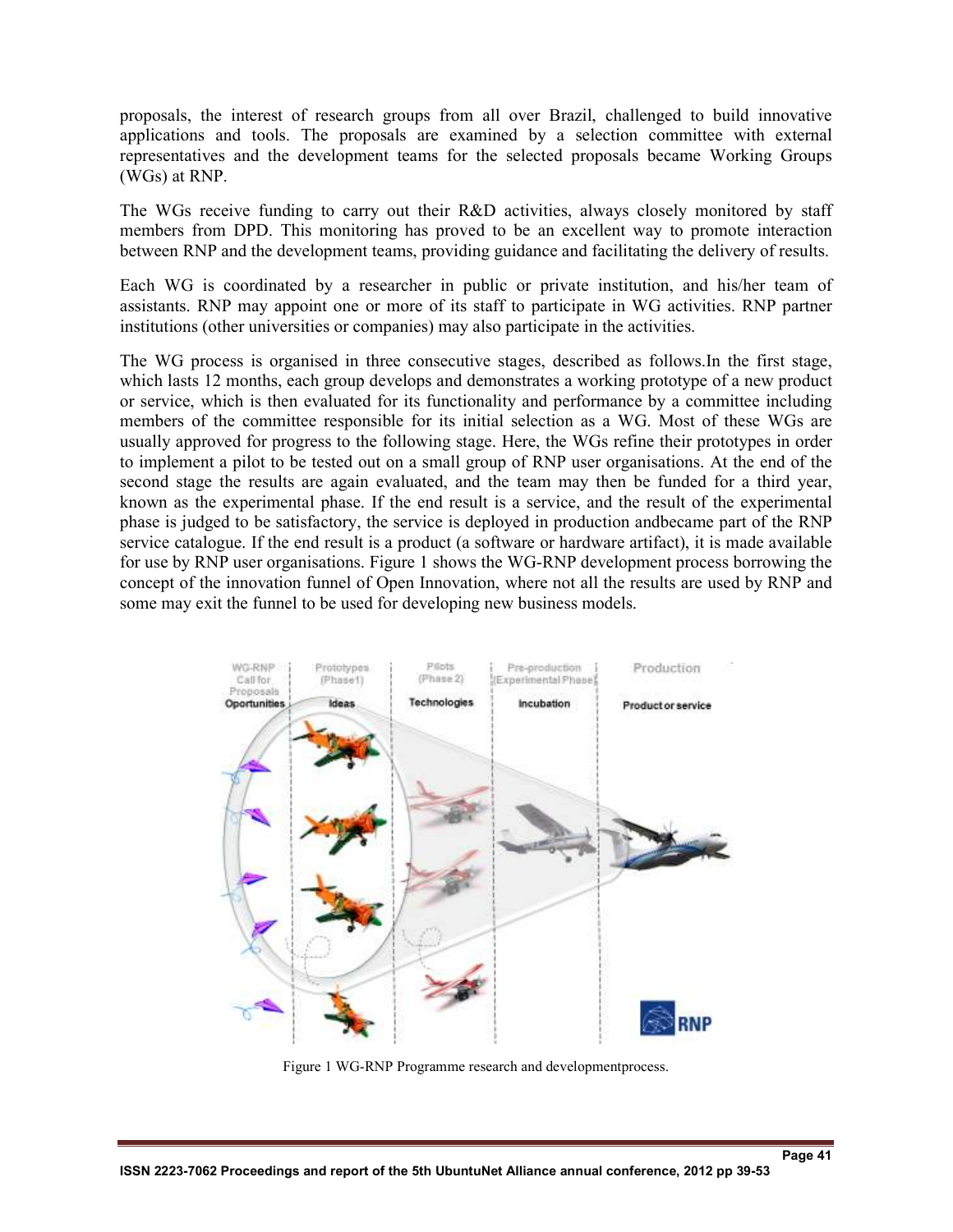Each stage of a WG is a 12 month development project, financed by RNP, carried out by a small development team and costing about US\$ 85K. If progress towards the prototype after one year is judged promising, renewal for a second year may be conceded, in order to demonstrate the feasibility of a limited product/service (pilot). Starting in 2002, RNP has supported 72 instances of WGs, currently at the rate of 8 per year (see Table 2). The successful demonstration of a pilot by the end of the second year means that the resulting product or service becomes a candidate for an experimental phase the following year, and the final decision to deploy a product or service experimentally will be taken by the board of directors of RNP. Normally a successful experimental phasewill lead to a production product or service. This life cycle is summarised in Table 1. The management of the programme, including the monitoring of the working groups has been carried out by a small but very effective team at RNP.

| WG year 1                                                                                                                                                                                                    | WG year 2                                                                                                                                                                    | Experimental                                                                                                                                                                                                                        | Production                                  |
|--------------------------------------------------------------------------------------------------------------------------------------------------------------------------------------------------------------|------------------------------------------------------------------------------------------------------------------------------------------------------------------------------|-------------------------------------------------------------------------------------------------------------------------------------------------------------------------------------------------------------------------------------|---------------------------------------------|
| (Prototype)                                                                                                                                                                                                  | (Pilot)                                                                                                                                                                      | Phase                                                                                                                                                                                                                               |                                             |
| • selection through<br>annual Call For<br>Proposals<br>involving research<br>community<br>• 4 projects selected<br>from 21 proposals<br>received in 2012<br>• WG develops and<br>demonstrates a<br>prototype | • selected through<br>evaluation at end<br>of year 1<br>4 projects from<br>$\bullet$<br>2012 selected for<br>2013<br>WG develops and<br>$\bullet$<br>demonstrates a<br>pilot | • selected through<br>evaluation of<br>impact, relevance<br>and financial<br>disponibility at end<br>of year 2<br>• 2 experimental<br>services/profducts<br>in 2012<br>$\bullet$ deployment<br>normally carried<br>out by RNP staff | • Service/product<br>generally<br>available |

Table 1: Life cycle of development and deployment of new services.

The partial results of the WGs are presented to the network research community during the RNP Workshop (WRNP), held in conjunction with the Brazilian Symposium on Computer Networks and Distributed Systems (SBRC) [SBRC, 2012] promoted by the Brazilian Computer Society (SBC) [SBC, 2012]. In 2013, the 14th edition of WRNP will be held in Brasilia, –the national capital, on May 06 and 07. WRNP has been held annually since 1999 and is an opportunity where network experts, researchers and users are invited to discuss innovations in Brazilian and worldwide academic networks.

Since 2002, several themes have been pursued in the WG-RNP, including: Internet telephony, wireless networks,network performance, identity management, collaborative systems, distance learningand others. The table in Table 2 shows the projects that have participated in this programme.

On September 27th, 2012, the WG-RNP selection committee, formed by representatives from RNP, the Brazilian Computing Society (SBC) and the National Laboratory for Computer Networks (LARC) [LARC 2012], selected four new proposals from the 21 received. The list of the selected WGs for the 2012-2013 cycle of the WG-RNP is available (only in Portuguese) in the RNP website [RNP WG Programme, 2012].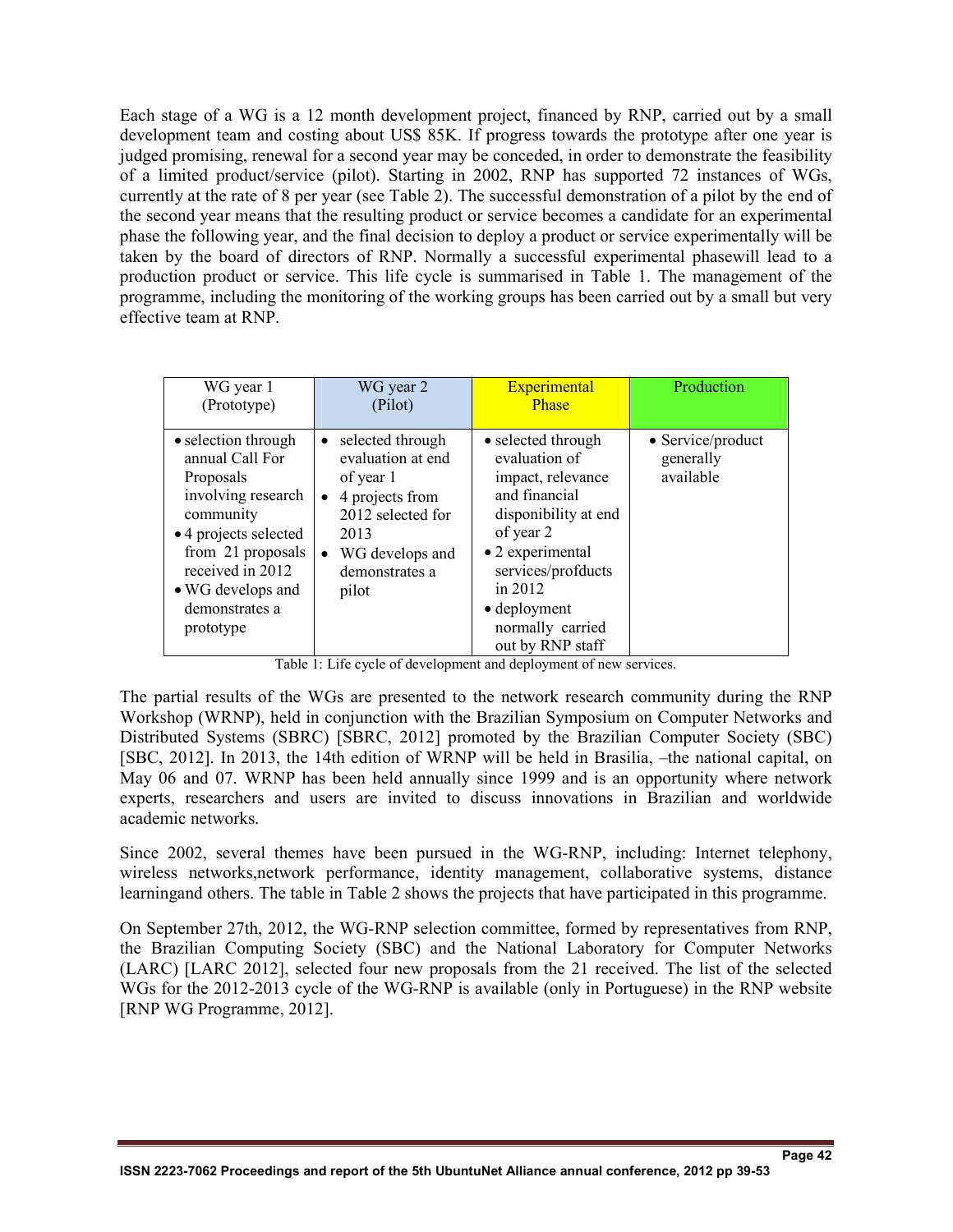| 2012-13    | <b>AAAS</b>                                                                    | Interactive Video on<br>Demand            | mc <sup>2</sup>                                                         | dynamic circuits<br>transport in<br>High-speed                | CNC                                   | Information-centric<br>networks                              | Internet of Things<br>ecosystem                                         | <b>IMAV</b>                               |
|------------|--------------------------------------------------------------------------------|-------------------------------------------|-------------------------------------------------------------------------|---------------------------------------------------------------|---------------------------------------|--------------------------------------------------------------|-------------------------------------------------------------------------|-------------------------------------------|
| 2011-12    | Accessibility as a<br>Service (AAAS)                                           | MConf                                     | My Scientific Cloud<br>$(mc^2)$                                         | SciFi                                                         | Cloud for Science<br>(CNC)            | <b>AVCS</b>                                                  | È                                                                       | Monitoring Video<br>Applications<br>(MAY) |
| 2010-11    | UniT                                                                           | Multi-Web<br>conference<br>(MConf)        | <b>STCFed</b>                                                           | Wifi AP Controller<br>(SciFi)                                 | Linked Open Data                      | Video collaboration<br>in Health (AVCS)                      | Digital Preservation<br>Ê                                               | University Bus<br>Network                 |
| 2009-10    | Monitoring (Unit)<br>Torrent Universe                                          | Mixed Reality (RM)                        | Authentication<br>Transposition<br>Credentials<br>Federated<br>(STCFed) | FEB                                                           | 802.11s mesh with<br>high scalability | BackstreamDB                                                 | Social Interaction &<br>components for<br>Collective Intell<br>Software | МDА                                       |
| 2008-9     | Virtual Worlds                                                                 | Š                                         | Travel                                                                  | repositories of<br>Federation of<br>Objects (FEB)<br>Learning | EDAD                                  | <b>BackstreamDB</b><br>Flow-based<br>Monitoring              | Overlay                                                                 | Digital Media<br>and the Arts<br>(MDA)    |
| 2007-8     | VCG                                                                            | Virtual museums<br>(MV)                   | High-speed<br>transport<br>(Travel)                                     | <b>IEAD</b>                                                   | Learning<br>Distance<br>(LAAD         | <b>ADReF</b>                                                 | Overlay Service<br>(Overlay)<br>Network                                 |                                           |
| 2006-7     | Advanced VoIP Advanced VoIP Network storage Community Grid<br>Virtual<br>(VCG) | Digital TV                                | ReMesh                                                                  | nfrastructure<br>Learning<br>Distance<br>(IEAD)               | <b>MED</b>                            | Network Fault<br>Automatic<br>Recovery<br>(ADReF)            | 3                                                                       |                                           |
| $2005 - 6$ |                                                                                | Digital TV                                | Wireless Mesh<br>(ReMesh)<br>network                                    | Visualization<br>Remote                                       | <b>MED</b>                            | ICP-Edu                                                      | Management of<br>Video (GV)                                             |                                           |
| 2004-5     |                                                                                | Multicast<br>Reliable                     | Pervasive grids                                                         | Middleware                                                    | Measurements<br>(MED)                 | ICP-Edu                                                      | P <sub>2</sub> P                                                        |                                           |
| $2003 - 4$ |                                                                                | <b>II-II</b>                              | Configuration                                                           | Diretories and<br>Applications                                | Qo <sub>S-II</sub>                    | Infrastructure for<br>Public Key<br>Education<br>$(ICP-Edu)$ | Peer to Peer<br>(P2P)                                                   |                                           |
| $2002 - 3$ | VolP                                                                           | Digital Video<br>$\widehat{(\mathsf{Z})}$ | in education<br>Videoconf.                                              | Diretories in<br>Education.<br>Higher                         | Service (QoS)<br>Quality of           |                                                              |                                                                         |                                           |

Table 2 Historical view of the topics studied in 10 years of the WG-RNP Programme. **Table 2 Historical view of the topics studied in 10 years of the WG-RNP Programme.** 

43

Production

Production<br>Service

**Experimental** 

Experimental<br>Phase

Candidate for future<br>service/product Candidate for future service/product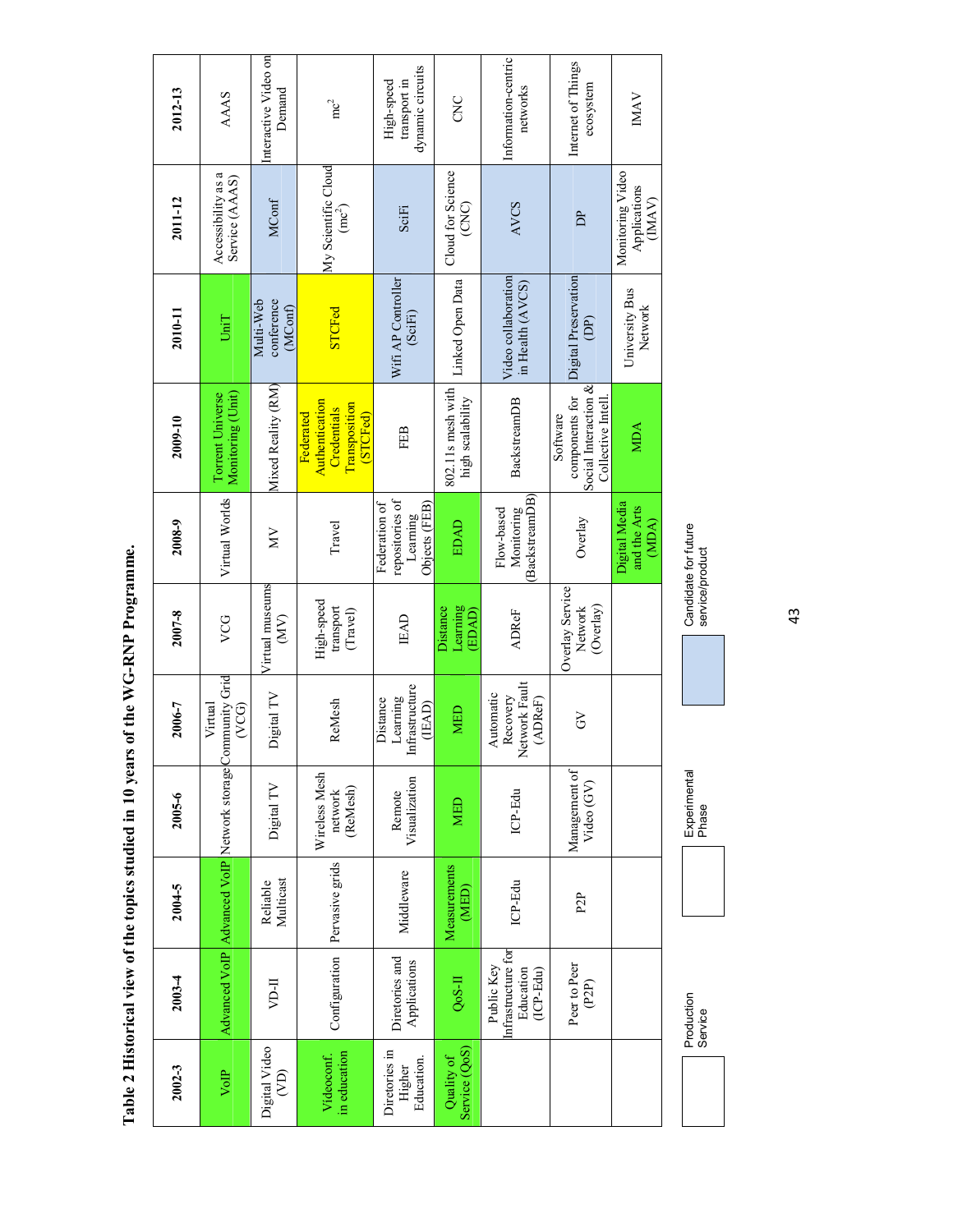#### **2.2 Some results of the WG-RNP programme**

Services at RNP are usually deployed and managed by the Solutions and Services directorate (DSS), and over the years an increasing number of production services have been generated as a result of the WG-RNP programme, as already indicated in Table 2. In this section, a number of these services are briefly described.

## *2.2.1 Fone@RNP (Internet telephony)*

One of the first services to be deployed as a result of the programme was  $Fone@RNP$ , which offers Internet telephony to RNP users, routing phone calls between users by means of the *Ipê* network. This service not only supports voice communication using a VoIP enabled phone (hardware or software) via the Internet, but also integrates telephone switchboards at client institution, making possible VoIP calls from regular POTS terminals. For client institutions, this means potential savings in long-distance calls. Theservice can also support dial-out to the (usually local) public telephone network, when the destination institution completesVoIP calls and is prepared to absorb the calling fees involved. Fone  $\widehat{a}$ RNP uses the SIP protocol for call signalling and can also support H.323. Currently, the service connects about one hundred and twenty (120) institutions.

## *2.2.2 CAFe (Identity Federation)*

In 2002, RNP established a WG on directories, in order to evaluate how this technology could be used in the context of academic networks. From this initial study another WG evaluated the challenge of organising academic information in one harmonised and integrated directory, in order to support digital identity, and developed a set of tools to enable an institution to build a trusted Identity Provider. In 2007, work began on deploying anidentity federation for R&E institutions in Brazil. Through this federation, a user keeps all identity information at the home institution and can access services offered by other institutions participating in the federation. Thus was born the service called CAFe – Federated Academic Community. Since the service was launched in 2011, it now includes thirty-four (34) Identity Providers and four (4) Service Providers, including the Periodicals Portal administered by the CAPES education agency, which provides access to an extensive digital library of scientific periodicals and databases for postgraduate and research users [CAPES 2012].

## *2.2.3 Video@RNP (CDN)*

Another successful example of building a platform for community education and research in the through WG-RNP was the project WG-Digital Video. Beginning in 2002 from the need to build a low-cost Content Delivery Network platform, this WG developed a system to distributed content using a set of distributed servers as an overlay network, routing the content from the source to the destination using application layermulticast. Associated with this system another WG developed a digital video portal that allows storage and retrieval of content. This platform is also used to perform live video transmission as well as the exchange of digital content between university TV stations. Video@RNP service is available to all users of RNP [Video@RNP 2012].

Since 2010 RNP has launched three different production services as results of previous R&D cycles as working groups. The following three subsections highlight three services with different periods of maturation: with durations of six years, three years and one year, respectively.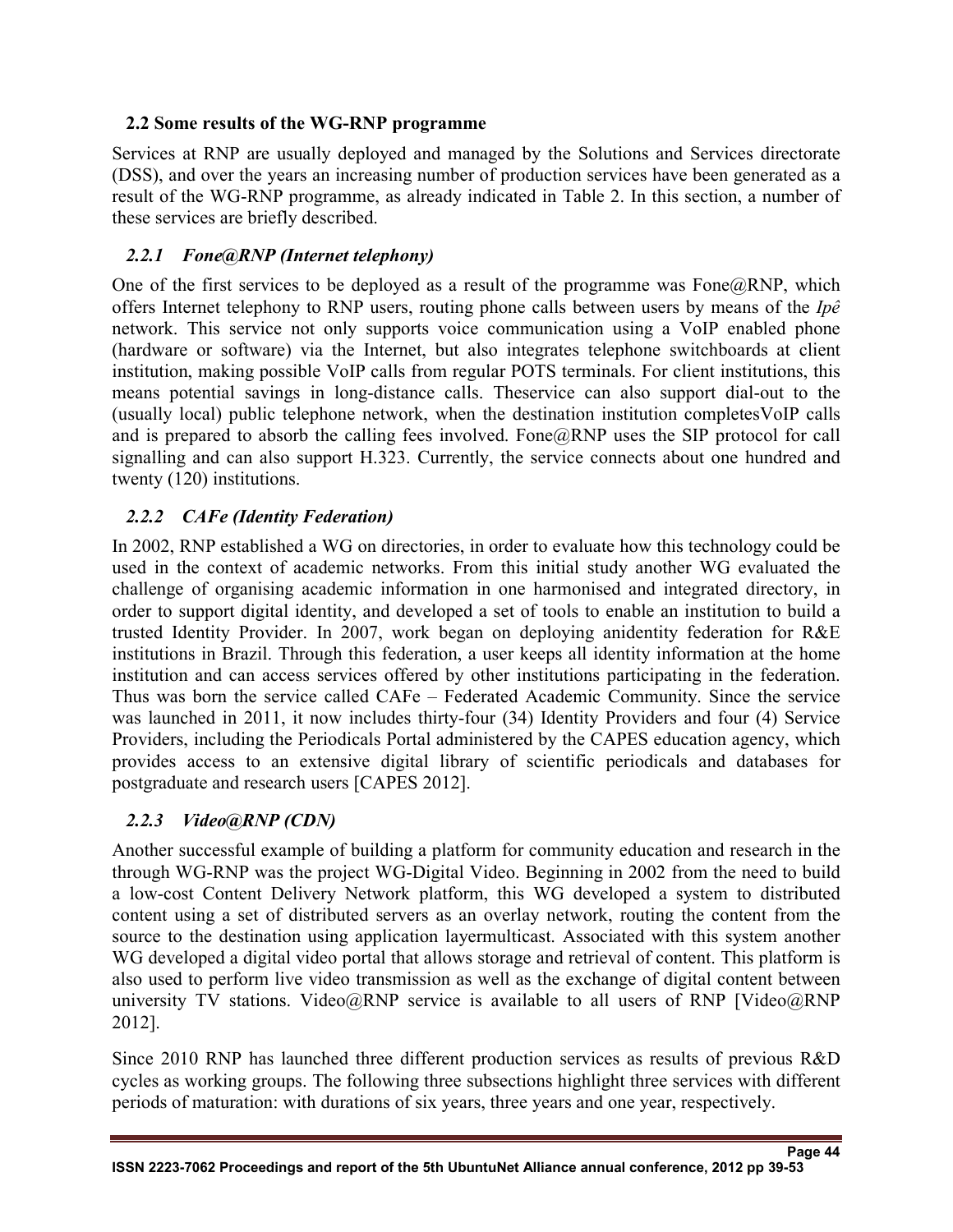## *2.2.4 ICPEdu (PKI for Education)*

ICPEdu (Public Key Infrastructure for Education and Research) is a production infrastructure that enables a trust chain of security for Brazilian R&E institutions. Being part of ICPEdu enables an institution to issue its own digital certificates and security keys,used as identity credentials or for issuing electronic signatures.

A remarkable milestone of the ICPEdu initiative was the adoption of its Hardware Security Module (HSM)for use as the official HSM in the Brazilian government's own PKI (ICPBrasil).Today the HSM developed by RNP has been certified internationally. The two PKIs, ICPEdu and ICPBrasil, complement each other:ICPEdu has been developed by RNP with the collaboration of R&D institutions, and ICPBrasil is used by organisations that require legal compliance and validity of their digital certificates.

The current ICPEdu production service is a consequence of thecombination of several R&D results generated during a exceptionally long development cycle conducted by RNP with the collaboration of researchers from UFSC, Unicamp, UFMG, UFF and LNCC. The mainstream R&D was funded between 2003 and 2009,after which RNP provided training and guidance on ICPEdu adoption to more than 25 different R&E institutions from all over the country.

Governance of the service is provided through a Steering Committee, that deals with policy and clientrequirements,and a Technical Committee, that coordinates long-term technology prospection and the Identity and Access Management (IAM) scientific community. Both committees are maintained by RNP and include staff from both the service and R&D sectors of RNP.

#### *2.2.5 Videoaula@RNP*

Videoaula@RNP provides an infrastructure to store and distribute interactive audio and video content in the format of a video class using storage and communications infrastructure provided by RNP in partnership with some PoPs (Points of Presence) distributed across the national backbone network.

A video classuses a container and aggregator format, based on Flash technology, originally created as a prototype of the earlier EDAD (Distance Education) working group in 2007. Its main component is video, synchronized together with slides and some other components, that may offer asynchronous interactions between professor and student during the course of a video class. The EDAD project also developed a publishing tool that allows content providers to upload their video classes to the service by putting together the different components from which it is formed.

During its WG phase, EDAD evolved as a pilot project involving some RNP partners (UFRJ, CEDERJ and UFJF) in 2009. Later, in 2010, EDAD had its was deployed as an experimental service with the collaboration of a larger number of RNP clients (IFES, UTFPR, UFPR, UFVJM, UFJF, UFAM, MAST, among others).

Finally, in July 2011 EDAD was transitioned to a production RNP service, renamed as Videoaula@RNP.

#### *2.2.6 eduroam*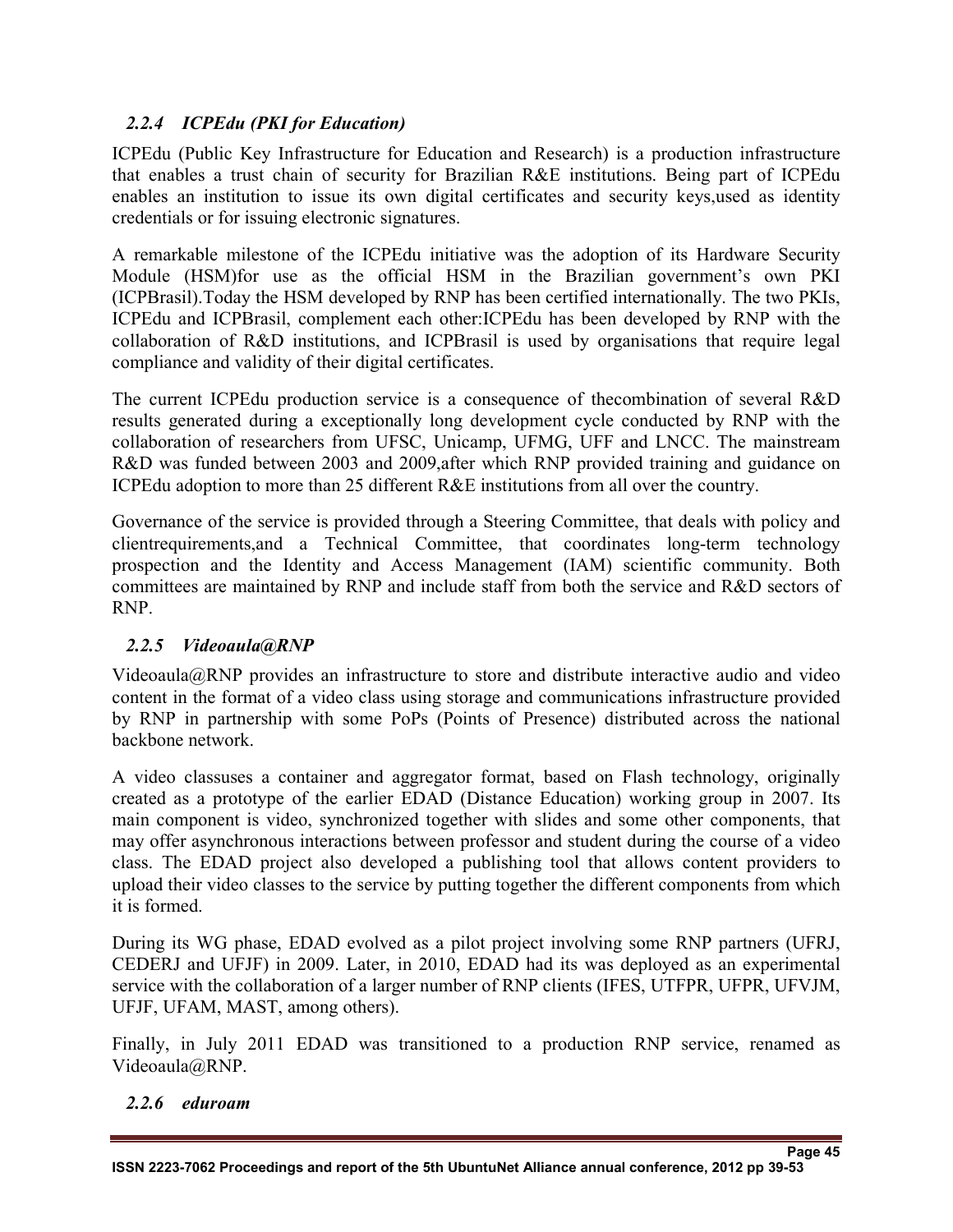The main goal of eduroam (Education Roaming) is to support a secure authentication service for providing transparent and easy wireless access for academic users from any of the participating institutions, even when they are visiting other collaborating institutions.

Between June 2011 and June 2012 RNP funded and managed a pilot project to setup eduroam infrastructure, governance and an experimental service in Brazil. Several Brazilian institutions (UFF, UFRJ, UFMS, UNICAMP, UFES, UFMG, UFRGS, UFPA, among others) collaborated with RedCLARA-connected institutions from Peru, Chile, Costa Rica e Venezuela and with RNP to define, setup, deliver and test eduroam security wireless technology.

The results of this R&D project were transferred to RNP's portfolio and were launched as a production service in August 2012.

## *2.2.7 MonIPÊ – perfSONAR multidomain end-to-end performance measurement*

The MonIPÊ Service is the infrastructure for multidomain end-to-end monitoring deployed in RNP's*Ipê*backbone network, based on the perfSONAR ("**Perf**ormance focused **S**ervice **O**riented **N**etwork monitoring **AR**chitecture") framework [perfSONAR 2012]. The MonIPÊ service offers to RNP users a monitoring environment of network performance metrics that are collected, processed and offered for user consumption by way of web-based tools that present performance statistics and reports on demand. Any qualified user organization connected to any of the PoPs or metropolitan networks can become a user of the service. The multidomain nature of the service also allows use by end users from other NRENs, to request network performance information for traffic that terminates in or passes through the RNP domain.

In the past many tools have been created to perform measurements in IP networks, but these have usually focused on certain metrics. perfSONAR aims to bring together information in order to provide a complete picture of a network.

The variability of network monitoring is an issue particularly in multi-domain environments. For example, in the collaboration of research backbone networks, perfSONAR targets to hide the differences among the domains to provide an end-to-end view (or at least an edge-to-edge view). For instance, a researcher connected to a local area network (LAN) on a campus would like to transfer data to another researcher connected to a LAN in another country. The connection between these two usually makes use of both LANs, perhaps regional networks, national research backbone networks, and international research networks, so that a lot of administratively independent domains are involved. In case of a performance problem (e.g. low throughput on the connection) it is difficult for the researchers to determine precisely where the problem may be located in the network (assuming that it is not an application issue). perfSONAR aims to collect information from the domainsinvolved.

MonIPÊ aims to support the following user groups:

- Network end users
- Participants in such international projects as the Large Hadron Collider (LHC), Enabling Grids for E-sciencE (EGEE), or Distributed European Infrastructure for Supercomputing Applications (DEISA)
- Members of Network Operation Centres (NOCs) and Performance Enhancement and Response Teams (PERTs)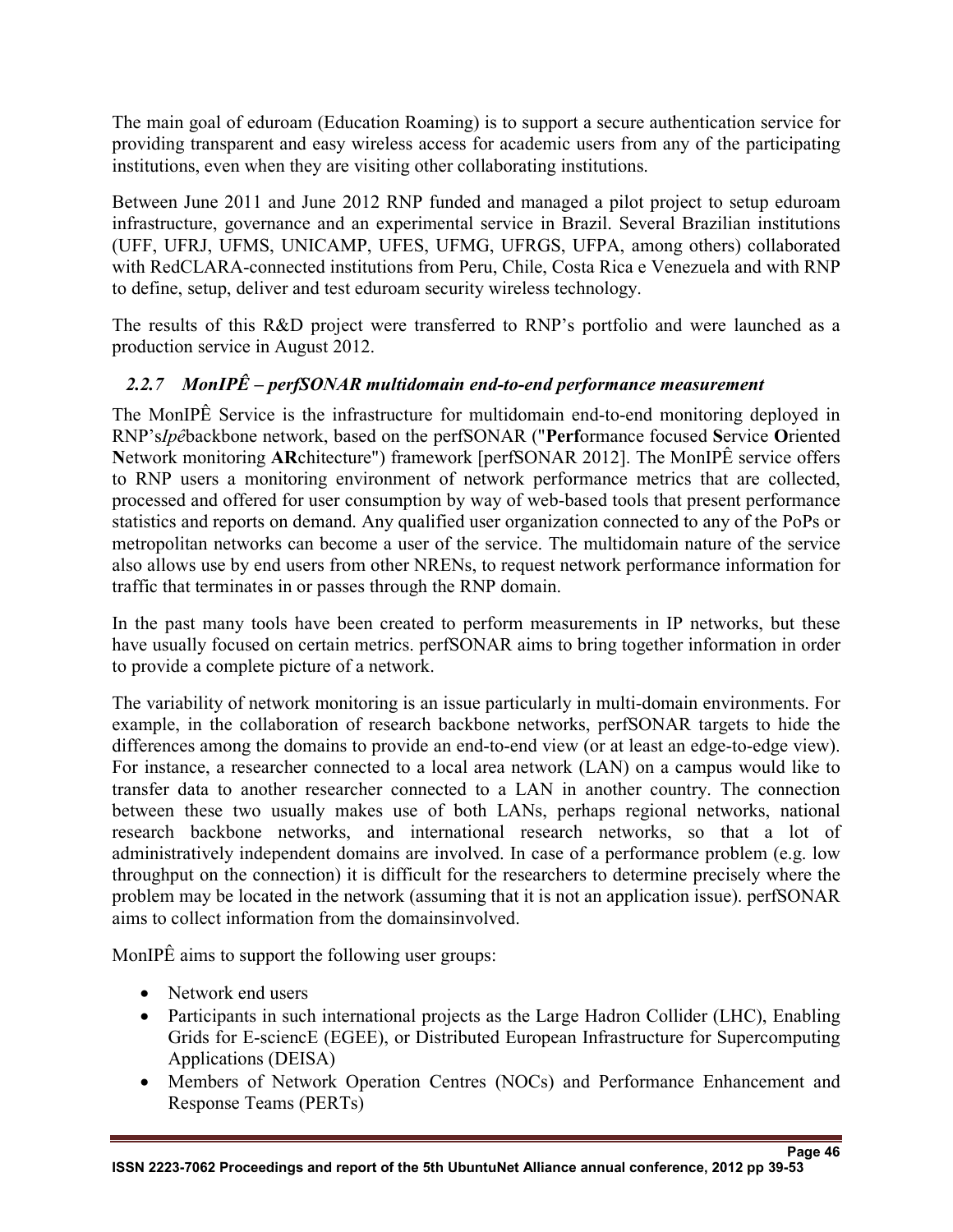## • Administrative network staff

The MonIPÊ service infrastructure was deployed across all RNP backbone PoPs starting in 2008, when the project distributed a hardware set containing a GPS synchronization hardware kit and two servers for active measurements and data collection.

MonIPÊ is capable of offering a large set of monitoring data, including:

- one way and round-trip latency, jitter and packet loss (using the OWAMP, ping and powstream tools)
- end-to-end achievable bandwidth for TCP and UDP
- end-to-end Monitoring Measurement Point and Measurement Archive (E2EMon MP and MA). These services collect data for multi-domain circuits which are composed out of segments. For the segment an abstract status with the values up and down is determined from hardware vendor-specific information. The status data are composed to derive endto-end status data.

# **3. RNP Advanced Internet Programme**

This programme was established in 2008, firstly to carry out prospection, together with RNP's more demanding users,of new services, especially those to be used in their international collaborations, and also track the evolution of the service offerings of international academic networks, to ensure that the RNP services offer similar degrees of innovation to those offered in other countries. The results of this programme serve as a basis for the planning of the next generations of the RNP network.

This programme takes a different approach to WG-RNP, and consists of collaboration projects with research groups in specific themes selected by RNP, as a result of the prospection activities.Initially the programme was named "Future RNP",however, in 2011, it was renamed "Advanced Internet".

The scope of the Advanced Internet Programme in 2012 includes four areas: user communities and their application demands; network architecture and technologies; user applications support (Middleware); and advanced applications. This separation reflects the relationship between the results generated by projects each theme, of which there were several in 2011, from which we can highlight:

- Advanced Applications for Remote Visualisation
- Dynamic Circuit Provisioning
- Monitoring Technical Committee (CT-Mon)
- Education Roaming (eduroambr)
- Identity Management Technical Committee (CT-GId)

## **3.1 Advanced Applications for Remote Visualisation**

In July 2009 RNP provided network support for a unprecedented demonstration at the FILE (Electronic Language International Festival) event, where a 4K feature film was simultaneously streamed from Brazil to the US and Japan [FILE 2009]. This was also accompanied by an HD video-teleconference (VTC) between the three sites. This was the first time a feature length 4K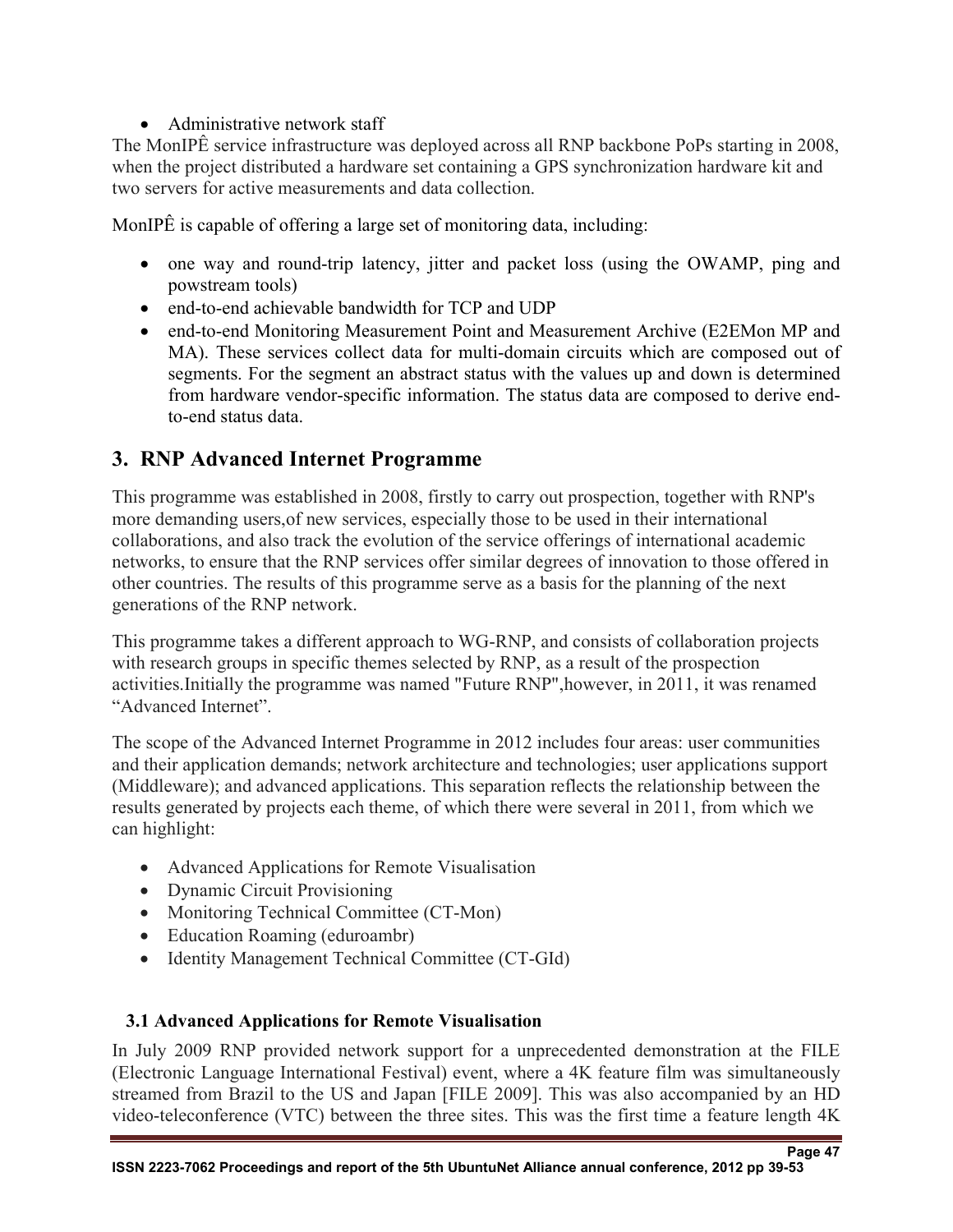film was streamed across three continents and the first uncompressed HD VTC between the northern and southern hemispheres.

Since then RNP has continued to participate in and promote demonstrations related to streaming very-high-definition content over networks. However, working with such a high-resolution media requires the usage of specialized equipment, which, until recently, were not available for the consumer market. Even today, only a few companies are able to manufacture 4K projectors and players. Usually such equipment is very expensive and unavailable in developing markets like Brazil.

In addition to high prices of equipment, shipping costs and import taxes in Brazil add to the costs, doubling the price. This has led RNP to foster the development of a national technology for 4K equipment. To do so, a new programme called "Advanced Applications for Remote Visualization" was created in 2011 [VRAA 2012]. Three Working Groups were funded to develop three complementary parts of a 4K-chain: WG1 (player and streamer), WG2 (exhibition and collaboration) and WG3-(content production).

The WG1 was in charge of developing a low-cost 4K player and streamer, using consumer-based equipments available in the market. WG2 had the mission to figure out other ways of displaying 4K content other then using projectors. This WG based their solution on tiled display walls controlled by the SAGE middleware [SAGE 2012]. WG3 provided the last piece of the chain: a very-high-resolution content to be streamed and displayed.

As a CineGrid member [CineGrid 2012], RNP could have borrowed some 4K content from the CineGrid media repository in order to perform tests with our new 4K playerprototype. However, it was decided to create our own content by producing and shooting a short 4K-3D movie. Named "StereoEssays: Five or six stereoscopic essays in search of a narrative" [StereoEssays 2011], this 15-minutes movie was the first of its genre in Brazil. It was shot in Rio de Janeiro using the latest RED Epic camera, rented from a company in Los Angeles. In addition to its use to test the 4K player prototyped by WG1, the StereoEssays movie was invited to participate in several exhibitions and film festivals worldwide.

In 2012 and 2013 the Remote Visualization working groups will continue to work on enhancing the prototypes created in 2011. In particular, for what concerns WP1, the "low-cost" 4K player, known as "Fogo", is being prepared to go into production by equipping a dozen movie theatres maintained by universities. Several experiments still need to be carried out, but we are confident that this technology has the potential to be used in other world regions.

#### **3.2 Network Architecture and Technology**

In 2011 the deployment began of an experimental service for Dynamic Circuit Provisioning.This activity would culminate in the launch of the Cipó Experimental Service (SE-Cipó) over the RNP backbone, reaching 15 user institutions – including Points of Presence, metropolitan networks, regional and campus networks. Five R&D groups from universities and research centres participated in this project, in addition to the participating PoPs, which provided collaboration support.

During the GLIF workshop held in Rio de Janeiro in September 2011, the SE-Cipó team carried out a demonstration of dynamic circuit configuration between universities in Brazil and in the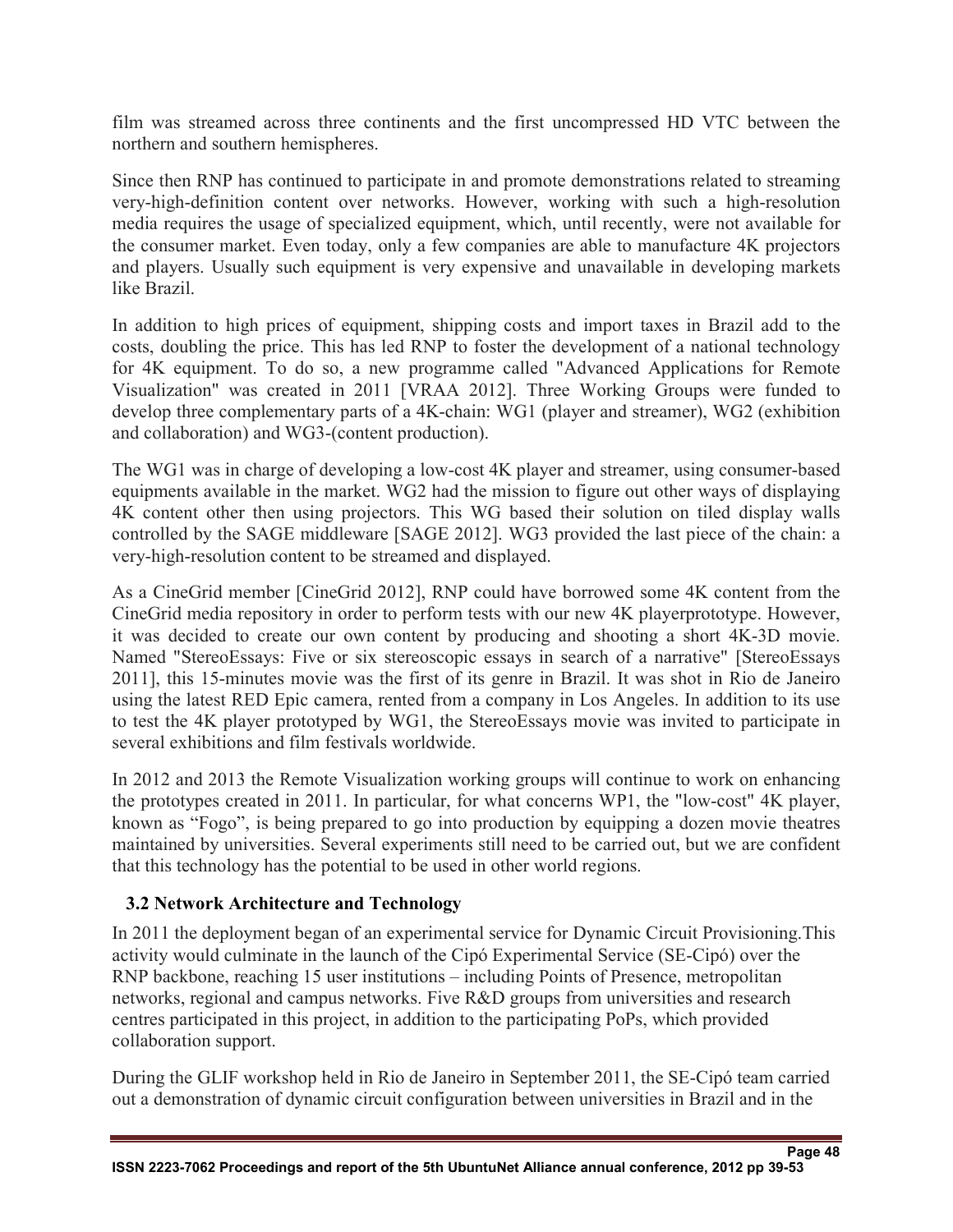United States. A number of management, provisioning and monitoring tools, some of them already available and some developed by the project team, were used in this demonstration.

Most of the planned results have so far been successfully achieved. A number of issues in the documentation and the refinement of the software systems as well as with the operational procedureswere identified and fixed. SE-Cipó has been deployed in five PoPs (Pará,Santa Catarina, Rio Grande do Sul, São Paulo and Rio de Janeiro) and also in the metropolitan network of Florianópolis, SC. Besides that, the service interoperated with the corresponding ION service of Internet2 network in the US, and two of their user organizations participated in the demonstrations. In 2012, SE-Cipó was extended to include three more PoPs (Espírito Santo, Bahia and Ceará), four universities (UFPA, UFSC, UFRGS and USP) and also the MetroBel metropolitan network at Belém, PA. Other activities to be developed will be the planning for the production service model of operation and the handover to the internal areas of RNP that will be responsible for the deployment and operation of the production service, as well as the marketing and dissemination for end users.

In October 2012, SE-Cipó was also used in another international demonstration during the GENI Engineering Conference (GEC15), connecting Emulab sites at the Universities of São Paulo and of Utah, in Salt Lake City.

## **3.3 Support of User Applications**

The main areas of interest are Identity Management and Monitoring. The first is due to RNP'sinvolvement in the development of trust federations and digital certification, and the latter due to involvement in the development and use of the perfSONAR framework.

Two Technical Committees were created, respectively,for Network Monitoring (CT-Mon) and Identity Management (CT-GId), to follow further advances in the development of these middlewares, and to ensure that RNP will be tracking developing standards being adopted by other NRENs,guaranteeing that the services will interoperate at a global level.

CT-Mon has the objective of following and collaborating with the evolution of the perfSONAR platform, to support RNP in the technological evolution of the Interdomain Monitoring Service MonIPÊ deployed in the backbone.In addition, CT-Mon collaborates with the international effort to standardise and develop this environment, through the prospection of networks monitoring technologies and the alignment of Brazilian efforts with other international actors.

# **4. RedCLARA Working Groups Programme**

In 2005, the RedCLARA technical community created a Working Groups (WGs) programme, aimed at the exchange of knowledge between the participating networks, encouraging collaborative R&D within the community and thecoordination and/or integration of ongoing activities. Several challenges were encountered in building this collaboration, due toseveral differences between the different national networks in the RedCLARA community, such as their size and national penetration, number of institutions served, legislation (for instance, concerning VoIP), culture, and network management development. Despite these difficulties, the result of this work has been very positive.

The goal of these groups in the early years was limited to coordinating the discussion of important issues in building academic networks in each country, where the more experienced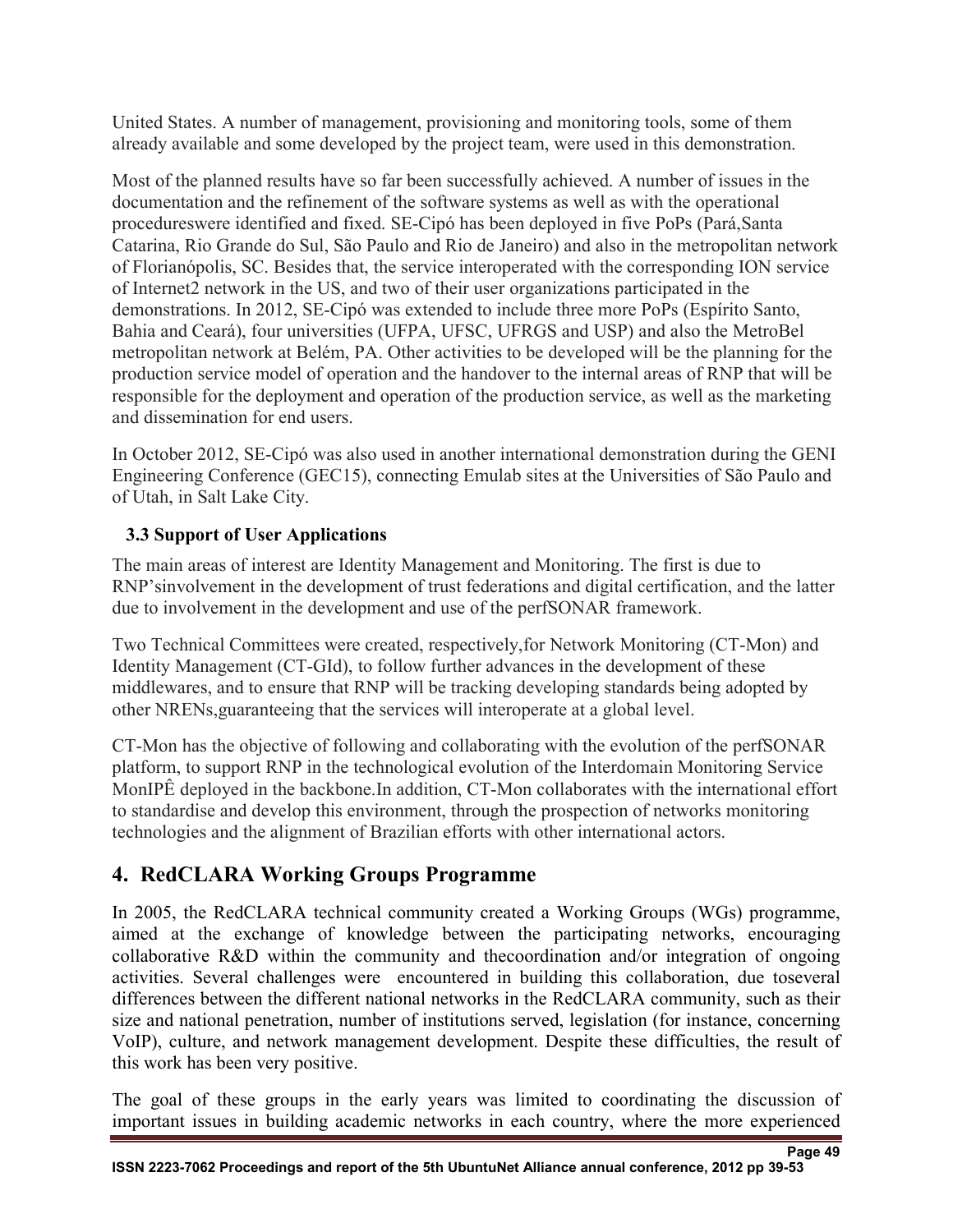networks assisted those with less experience in the creationof their services. Groups were created on the following topics:Measurements, Routing, Security, IPv6, Multicast, VoIP and Videoconferencing.

It is important to observe that all this work was done collaboratively, without any funding,except for travel assistance from the ALICE and ALICE2 projectsto enable the participation of the WG coordinators at twice yearly RedCLARA technical meetings. All collaborative work is carried out through electronic mailing lists, wikis and Webconference.

In 2009, RedCLARA published a call for proposals, inviting researchers to collaborate with this programme. The idea was to advance by introducing new services for the RedCLARA NRENs. The groups established are listed in Table 3.

| <b>Working Group</b>   | Coordinator       |
|------------------------|-------------------|
| <b>WG IPTV</b>         | RENATA (Colombia) |
| WG Videoconference     | RAAP (Peru)       |
| WG eduroam             | RAAP (Peru)       |
| WG Security            | RNP (Brazil)      |
| <b>WG Measurements</b> | RNP (Brazil)      |
| WG IPv6 services       | CUDI (Mexico)     |
| WG Hybrid Networks     | CUDI (Mexico)     |
| WG VoIP                | RNP (Brazil)      |
| WG Training            | RedCLARA          |

#### **Table 3: RedCLARA working groups 2009-2011**

#### **Table 4: New RedCLARA working groups selected in 2011**

| WG name                        | Objective                                          | Coordinator               |
|--------------------------------|----------------------------------------------------|---------------------------|
| WG-SCIFI - Intelligent control | To develop an open platform for centralized        | RNP/UFF (Brazil)          |
| system wireless networks       | control of access points.                          |                           |
| GT-PIT VOIP   Internet         | Modeling and implementing a traffic exchange       | RNP (Brazil)              |
| Exchange Point Voice over IP   | point of VoIP in RedCLARA through the              |                           |
|                                | interconnection of the telephone networks of the   |                           |
|                                | <b>NRENs</b>                                       |                           |
| GT-MOF   Mobility with         | To promote research and development of a           | RNP/UFRGS (Brazil)        |
| OpenFlow                       | solution capable of providing mobility to Wi-Fi    |                           |
|                                | network users using technologies such as           |                           |
|                                | Wireless OpenFlow and IPv6                         |                           |
| GT - Measurements              | Development of a monitoring infrastructure based   | RNP/UFPE (Brazil)         |
|                                | on perfSONAR                                       |                           |
| GT - MCONF   Multiconference   | To provide a web conferencing system easy to       | RNP/UFRGS (Brazil)        |
| system for the interoperable   | use, that integrates with mobile devices through   |                           |
| access to Web and mobile       | the creation of an application for Android and the |                           |
| devices                        | development of an integrated management system     |                           |
|                                | on the web.                                        |                           |
| <b>GT-IPTV</b>                 | Implement and produce in the NRENs an IPTV         | RENATA/Unicauca           |
|                                | transmission platform that allows IPTV to provide  | (Colombia)                |
|                                | a multichannel IP-TV through RedCLARA with         |                           |
|                                | multicast and IPv6 support.                        |                           |
| GT-DEIM-IPV6                   | and implementation of activities - projects that   | <b>CUDI/UNAM</b> (Mexico) |
|                                | enable the design, planning and finally the        |                           |
|                                | establishment and implementation of IPv6 in the    |                           |
|                                | network segments that are referred to RedCLARA     |                           |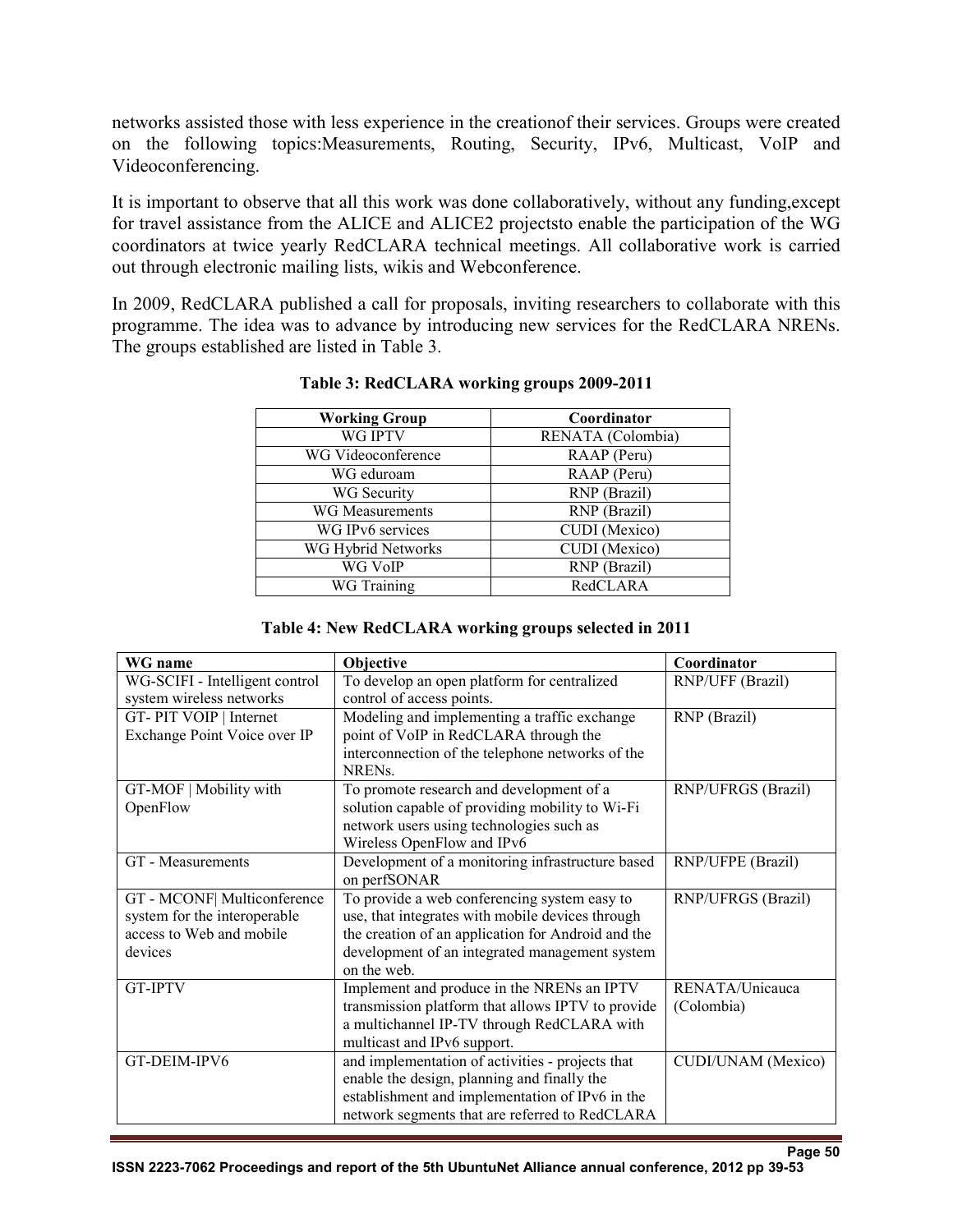|                              | services and applications, and also of the member<br>NREN <sub>s</sub> . |                         |
|------------------------------|--------------------------------------------------------------------------|-------------------------|
| GT-CSIRT   Computer Security | To implement a monitoring infrastructure for                             | RNP (Brazil)            |
| Incident Response Team       | RedCLARA with sensors to obtain data about                               |                         |
|                              | malicious activity and with this information                             |                         |
|                              | generate notifications of security incidents.                            |                         |
|                              | Promote agile and coordinated security incident                          |                         |
|                              | response. Create and disseminate security best                           |                         |
|                              | practices, focused on academic environments.                             |                         |
| GT-Movilidad   Mobility      | Apply middleware and mobile networks                                     | <b>RAAP/INICTEL-UNI</b> |
|                              | technologies and to provide roaming services in                          | (Peru)                  |
|                              | RedCLARA secure architectures.                                           |                         |

As positive results of this cycle we can mention:

- 1. the creation of the service SIVIC Multiconference, the first service implemented by RedCLARA in collaboration with Latin American NRENs, which provides a system to organise multipoint videoconferences in different countries, allowing all participants to book their own videoconference rooms in the region;
- 2. the WG Measurement created a pilot measurement network using perfSONAR among some Latin American NRENs and GEANT;
- 3. RedCLARA now belongs to the eduroam community based on the work of the WG Eduroam/Mobility;
- 4. the pilot service PIT-VOIP provides peering between VoIP networks;
- 5. the expansion of IPv6 services in Latin American academic networks was accomplished through the dissemination carried out by WG IPv6.

In 2011 another call for proposals was published, and new groups were selected (see Table 4),even though some of the new groups are continuing the development of work begun in the previous one.

These choice of these new working groups has demonstrated the maturity of the community in the search for new services and advanced applications to offer their users through this collaboration.We are closing a cycle of reviews in November, 2012, during the next semiannual meeting of RedCLARA in Cuenca, Ecuador.

## **5. Conclusions**

The motivation for the work described here has always been to improve the service offerings provided by RNP, by capitalising on the capacity of the national network and distributed systems research community to develop innovative solutions. Many of these have been motivated by the desire to interoperate with new services and models continually introduced in leading R&E networks throughout the world, and it is a tribute to our development teams that such interoperation has greatly increased in recent years.

The situation is somewhat different within the RedCLARA community, as most of the participating NRENs have neither the scale nor the human resources of their Brazilian counterpart. This situation may explain the extensive involvement of RNP and its associated researchers from academia in RedCLARA's technical development.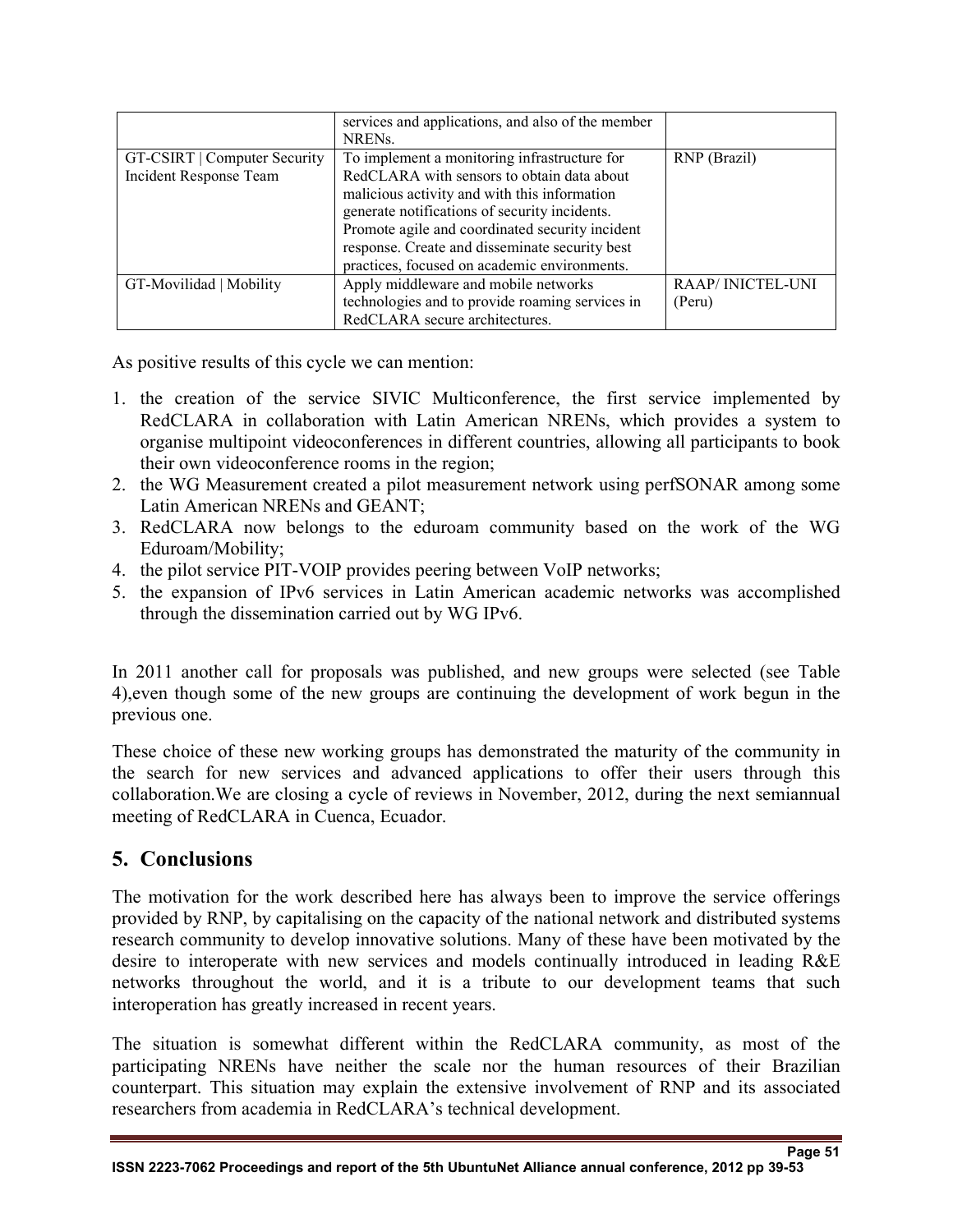Perhaps the major message here is that RNP's initiative of promoting local development of Internet services has value, not only for Brazil, but also for R&E networks in other countries, both in providing an example of what can be achieved, but also cooperating with such networks in Latin America to contribute to their development.

This article has attempted to describe the results of close collaboration between the the Brazilian NREN, RNP, and the network and distributed systems research community in Brazil, in the joint development of advanced Internet services. This collaboration has a long history – several of the community members involved in the recent development activities described here were already actively involved in the deployment of the first academic networks in Brazil between 1988 and 1992. However, it must also be recognised that new generations of computer science researchers continue to be drawn to the challenges of computer networking and its applications, and that is also the case in Brazil, where most of the proposals received by RNP for new services now come from younger generation scientists. This is indeed a good reason to be optimistic about the future.

# **References**

CAPES( 2012) CAPES Periodicals Portal. http://www.periodicos.capes.gov.br/ [accessed 3 November 2012]

CineGrid (2012) CineGrid. www.cinegrid.org [accessed 4 November 2012]

Margolis, T., et al.(2009)"Tri-continental premiere of 4K feature movie via network streaming at FILE 2009". Future Generation Computer Systems, v. 27, p. 924-934, 2011.

LARC(2012) 'National Laboratory of Computer Networks' - LARC*.*http://www.larc.org.br[accessed 31October 2012].

perfSONAR (2012) perfSONAR. http://www.perfsonar.net/[accessed 3 November 2012].

RNP WG Programme(2012) RNP Working Groups Programme*.*http://www.rnp.br/pd/gt.html[accessed 31October 2012].

SAGE (2012)Scalable Adaptive Graphics Environment, University of Illinois at Chicago. http://www.evl.uic.edu/core.php?mod=4&type=1&indi=281)[accessed 4 November 2012]

SBC (2012)Brazilian Computer Society –SBC. http://www.sbc.org.br/en/[accessed 31October 2012].

SBRC (2012)Brazilian Symposium on Computer Networks and Distributed Systems-SBRC*.*http://sbrc2013.unb.br/?lang=en[accessed 31October 2012].

StereoEssays (2011)"StereoEssays: Five or six stereoscopic essays in search of a narrative". http://www.estereoensaios.com.br/ [accessed 4 November 2012]

Videoaula@RNP (2012)http://edad.rnp.br/[accessed 30 October 2012].

VRAA( 2012) Advanced Applications for Remote Visualization.http://wiki.rnp.br/display/vraa[accessed 4 November 2012]